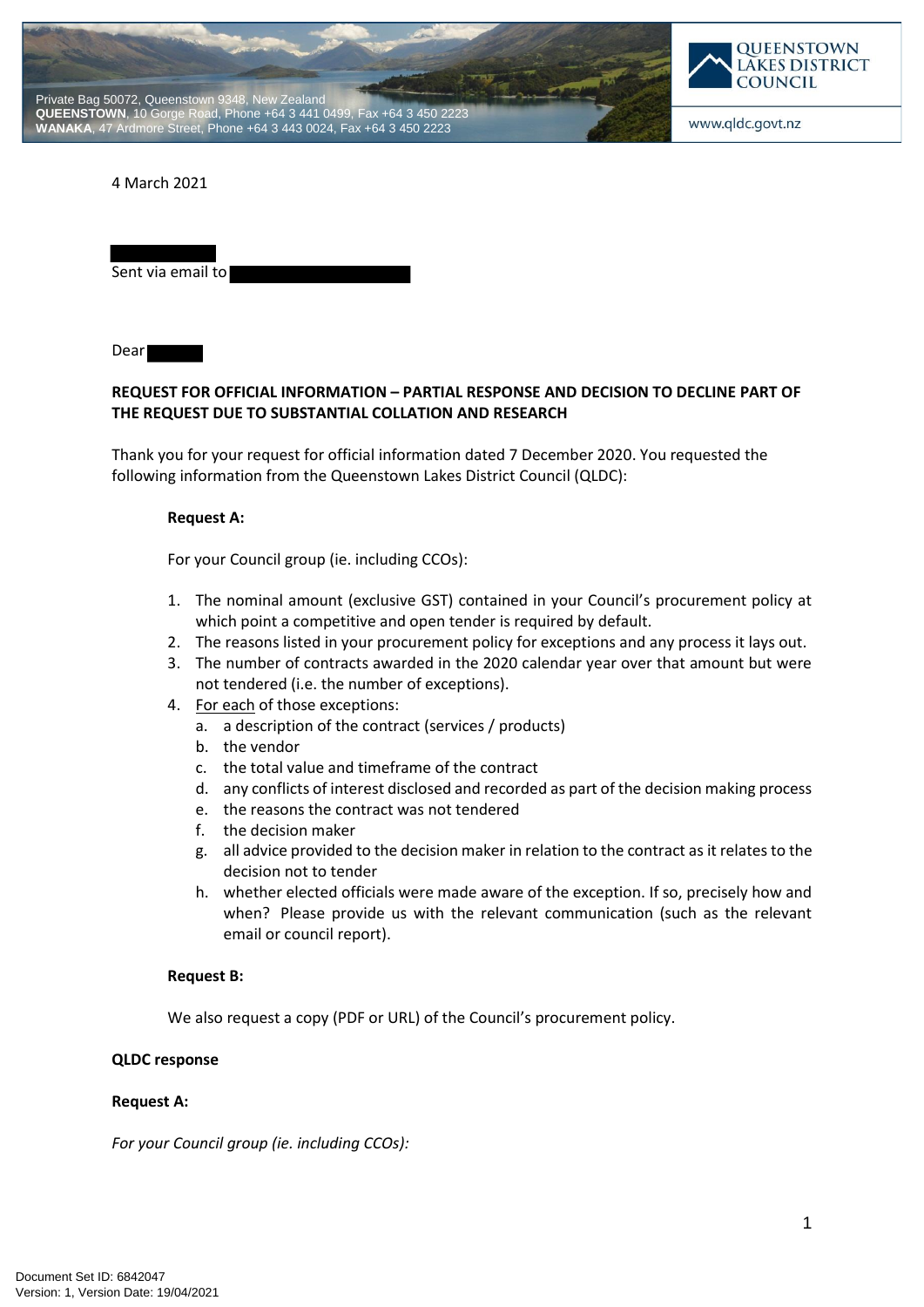- *1. The nominal amount (exclusive GST) contained in your Council's procurement policy at which point a competitive and open tender is required by default.*
- Please refer to the following procurement policy documents:
	- o [Procurement Guidelines document](https://qldc.sharepoint.com/PoliciesProceduresForms/Procurement%20Guidelines%202016%20(Rev.%202021).pdf#search=procurement%20guide)
	- o [QLDC's Procurement Policy](https://qldc.sharepoint.com/PoliciesProceduresForms/HSW/Policies/QLDC-Procurement-Policy-2016.pdf#search=procurement)
- *2. The reasons listed in your procurement policy for exceptions and any process it lays out.*

See our Procurement Policy document shared in question one. In addition, here is an extract

from our new request form that is now used for exceptions:

o [Procurement Departure Request form](https://qldc.t1cloud.com/T1Default/CiAnywhere/Web/QLDC/ECMCore/BulkAction/Get/d753c1e3-4410-44a2-b0af-171812e9e62a)

*The number of contracts awarded in the 2020 calendar year over that amount but were not tendered (i.e. the number of exceptions).*

- Unfortunately we haven't been capturing data to date on the number of exceptions to our rules. We have recently identified that we need to make improvements in the space, so we now have a process in place that will document exceptions and enable us to provide this type of data in the future (see the extract from our new Procurement Departure Request form, shared in question two).
- Despite not having the data readily available, we did meet with Finance and Procurement staff to discuss whether it is possible to source data that answers this question. QLDC generally procures in excess of 1,000 suppliers annually, and if we were to identify where contracts were awarded, as an exception to our rules, a manual task would need to be undertaken to match procurement plans with financial lists of contractors / suppliers. This would be an administrative burden for all involved and may still not fully provide the information you're seeking. We therefore need to decline this part of your request in accordance with section 17(f) of the LGOIMA; the information requested cannot be made available without substantial collation or research.
- We must consider consulting with requesters, if we decide to decline a request, or part of a request, under section 17(f) of the LGOIMA. We are conscious that because this request was misplaced in our system, we have been unable to meet statutory timeframes for this request, and have not been able to adequately consult with you, within those timeframes. We do apologise for this inconvenience.
- In my phone conversation with you on Monday, 1 March 2021, I suggested that you be more specific in your request, by perhaps suggesting some specific contracts that we could check for exceptions. We are still happy to respond in this way, as promptly as we can, if you would like to put in such a revised response.
- *4. For each of those exceptions:*
	- *a. a description of the contract (services / products)*
	- *b. the vendor*
	- *c. the total value and timeframe of the contract*
	- *d. any conflicts of interest disclosed and recorded as part of the decision making process*
	- *e. the reasons the contract was not tendered*